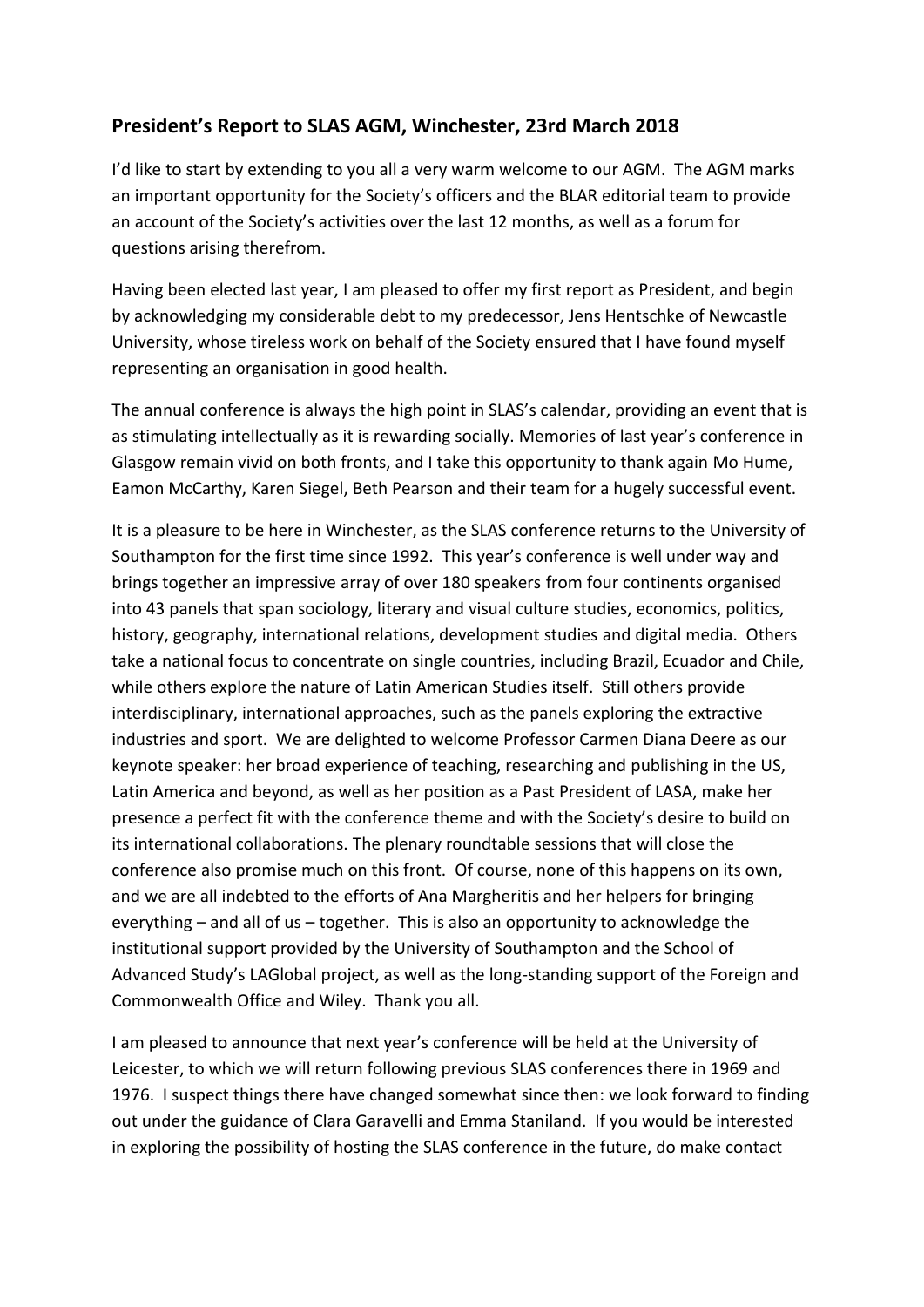with any of the current committee, and we will be pleased to discuss how we can support you.

Most of you will have used the SLAS website before coming to Winchester; indeed the conference page on the website was visited over 3000 times in the last few months. The website had a total of 8400 users in the last year, dominated by users from the UK (42%) and US (17%), although Brazil, Chile, Argentina, Mexico, Spain and Colombia provided the next greatest numbers of visitors, each constituting 2-5% of total visitors. Interestingly, Russia – which had almost equalled the US for visits last year – dropped off the chart, but it is encouraging to note that India is now a presence in our top 10 sources of visitors. After the homepage and the conference page, the grants pages, BLAR and the joining page were the most visited, each with around 1000 visits during the year. We have started discussions and plans to develop the website to make it more of a focus for rolling and regular news.

As many of you will know, we have a very productive relationship with Wiley, who publish BLAR and manage our memberships. As the Treasurer's report shows, this relationship with Wiley makes a major contribution to the Society's financial wellbeing, especially in the last 12 months, which have delivered a 'golden handshake' as part of our decision to renew our agreement with them. Our liaison team at Wiley, ably led by Lizzie Brophy, has been busy developing campaigns to boost the profile of BLAR, and joined us to discuss such matters at our June committee meeting. BLAR has moved this year from 4 to 5 issues, increased its impact factor to 0.958 and has risen to 14 (of 69) in the Area Studies journal ranking, and to second among journals focusing on Latin America. A BLAR app is almost ready for launching and will make access to articles easier across a range of interfaces. Thanks to Jasmine Gideon for her ongoing work as BLAR coordinating editor, to the indefatigable Ken Lestrange and to the rest of the BLAR editorial team. Membership of SLAS stood at 347 by the end of 2017, a drop of 1 since Dec 2016, and we hope those who are not current members will be spurred to join and receive the considerable benefits of membership. Work is ongoing with Wiley to ensure that our use of members' personal data complies with the new EU General Data Protection Regulation that will come into force in May.

What do we do with all that income from Wiley and memberships? The Treasurer's report will provide the details for the past year, but over the last decade we have made awards totalling £54k to 57 Latin American scholars from 12 countries and have been delighted to welcome them to the conference to exchange understandings and perspectives. During that period we have also supported post-graduate students through bursaries to attend the SLAS conference and overseas conferences, as well as to undertake fieldwork in Latin America, to the tune of some £150k. The final thread of major financial support that SLAS offers is its seminar and conference programme, which has provided some £40k over the last 10 years to fund almost 50 one-and two-day research events across the UK. We have agreed that in future membership will be a pre-requisite for access to the various SLAS funding opportunities. And we must not forget the annual Blakemore Prize for the best